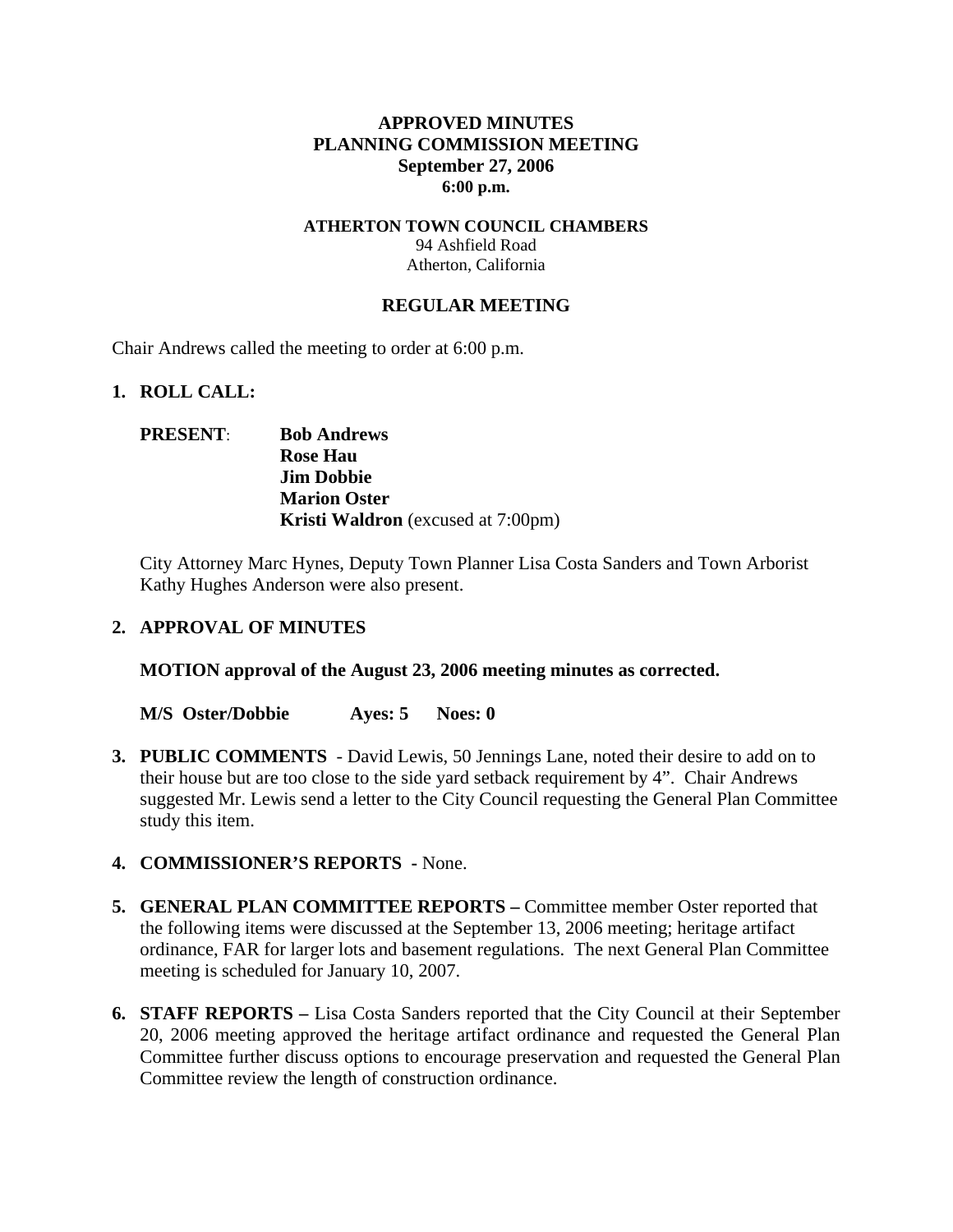### **7. NEW BUSINESS -** None

## **PUBLIC HEARINGS**

**8. Heritage Tree Removal Permit – 86 Kilroy Way –** Heritage Tree Removal Permit request to allow the removal of five heritage tree. Atherton Municipal Code Section 8.10.

Lisa Costa Sanders presented the staff reported and indicated staff support for the removal of four heritage trees due to their condition, proximity to other trees or improvements proposed on the property and with replacement planting requirements..

#### OPEN PUBLIC HEARING

Paula Erickson, landscape architect, reviewed the proposed site plan and landscape improvements for the site.

Kevin Keilty, Arborist, responded to questions on the existing redwood trees and noted that pecan trees are subject to limb breakage.

#### CLOSE PUBLIC HEARING

**MOTION to approve the Heritage Tree Removal Permit to allow the removal of four heritage tree at 86 Kilroy Way based on the following finding and subject to the conditions of the Heritage Tree Removal Permit;** 

**M/S Oster/Dobbie Ayes: 5 Noes: 0** 

#### **Finding:**

- 1. The removal of the trees would not be contrary to the purpose and intent of the Atherton General Plan.
- **9. Ordinance Amendment** Ordinance Amendment amending Chapter 17.08.080 and 17.36.190 of the Atherton Municipal Code defining building area and regulating basements.

Lisa Costa Sanders presented the staff reported and indicated that the General Plan Committee recommended the Planning Commission approve the change to the basement regulations to better define the area in which a basement can be located to under structures located within the main building area. The Committee also requested the Council authorize the Committee to study the item further.

PUBLIC COMMENT None.

CLOSE PUBLIC COMMENT